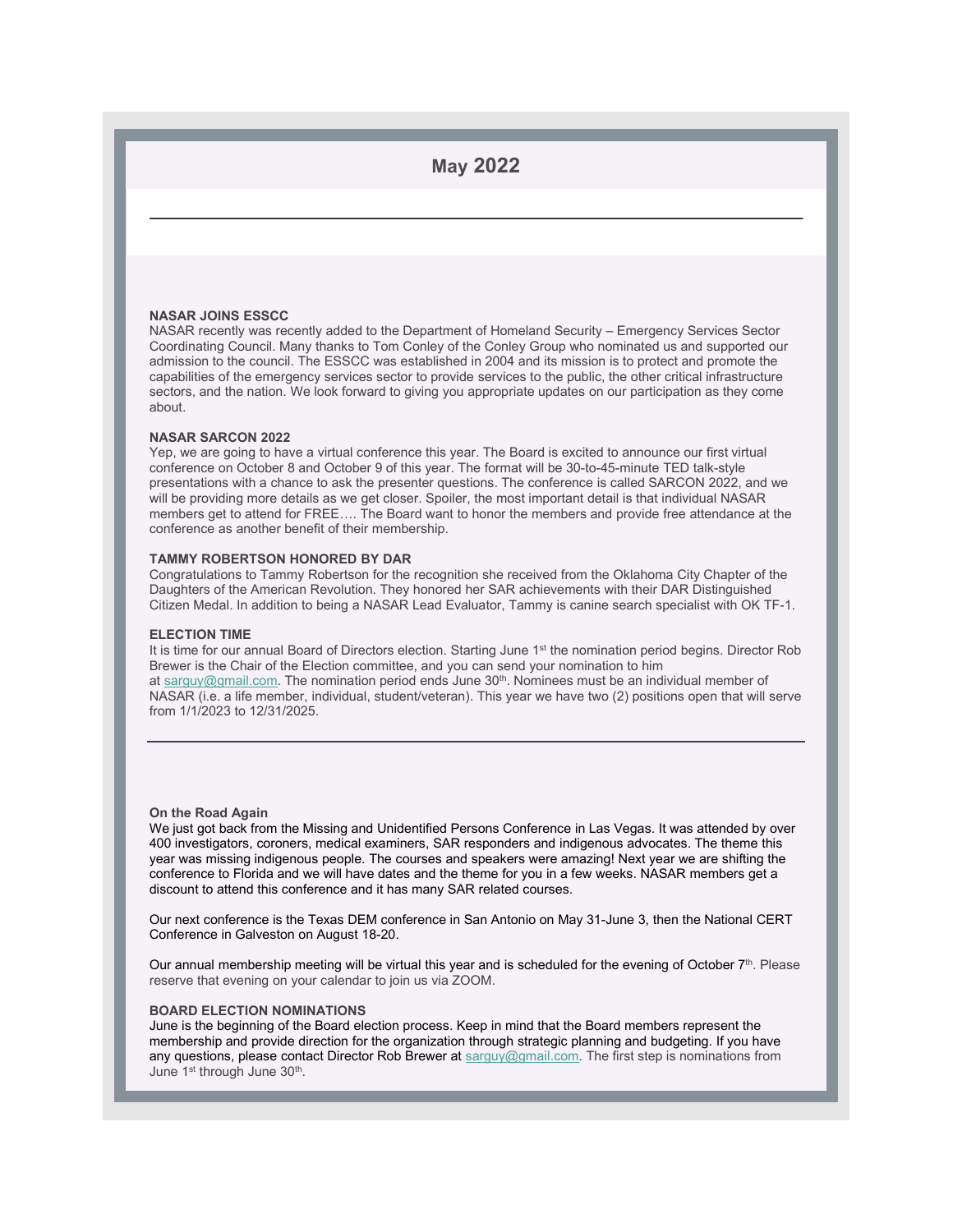## **Outside Ends Monthly Print Run of Backpacker, Climbing, and More Amid Layoffs**

Our professional condolences go out to our friends at @betamtb, @skimagazine, and other Outside magazine titles. The company, which was recently sold by owner Larry Burke to a firm backed by venture capital, is closing print titles "80%" across the company and lots of people at all levels have lost their jobs.

[Read](https://r20.rs6.net/tn.jsp?f=0012Wjh5Fs_RKOreeNRqXYkregu8NJ8KOeU-arMrpmWX6QIcoA49eZ_deYHR_OIBWbpVm5rqXRNuNplbgKVIC9vf58dGZTDB4smh06lTyrXaMCsvpdKYVyGqgjaZwL41iw-r5iVUwAHY18OBb3wDuUOvC7LKQziQamMkpx1P6_guxDpRgFvUb1or92ZFaP3cLY7YnpeU0zx4ZYkcfwscuwMHsG-sXJmhyIICZ-LpBOUu9XulCS5oRCYQDjMHnBY3jmmPvsFf41BNHJh0O8RH_XcDw==&c=xnpHDNnlKMdYgVN1PEw2HBr5HO7UIpJzseUyh-ccQioAtGd5-ccXfg==&ch=eHVReOFb-4euM5bqBkkoAjOwlnyIUwt1VnbDsIsF-9BfgY5he_RYBQ==) More

## **7-year-old boy found dead on Kodiak Island after massive search died from hypothermia, troopers say**

ANCHORAGE, Alaska (KTUU) - Alaska State Troopers on Wednesday released the cause of death for 7year-old Sawyer Cipolla. Sawyer was reported missing on May 7 on Kodiak Island and his body was found on May 15.

[Read](https://r20.rs6.net/tn.jsp?f=0012Wjh5Fs_RKOreeNRqXYkregu8NJ8KOeU-arMrpmWX6QIcoA49eZ_deYHR_OIBWbpdLq88ggkkKl7UTNi036RXjIPnCjs2X6UXCE3v_W4z9bJysqoPitkD_qPMpCHjMBICmig0f1YU5HL4r-JwXe3N_Xj6x8BlPFc9nYOX8mv9IfhHvNADIJGHP8wR_KR0C8Q7nmKQ3rgAenLWZbkcyZ2Dj9moOCEQE1tlyEFVH8-ynnzhpwQI6NIRLjdyrMJLvm0QeIJOBRm1Iewm6sFRE8gOlud8yaxbLbo3ZvrCwAseIPI7QaqSNtkBA==&c=xnpHDNnlKMdYgVN1PEw2HBr5HO7UIpJzseUyh-ccQioAtGd5-ccXfg==&ch=eHVReOFb-4euM5bqBkkoAjOwlnyIUwt1VnbDsIsF-9BfgY5he_RYBQ==) More

## **5-day search and rescue training taking place near St. Thomas, Ont. - London | Globalnews.ca**

The Royal Canadian Air Force (RCAF) says a search and rescue exercise will take place near St. Thomas, Ont., from Monday, May 9 to Friday, May 13. The exercise will involve a CC-130H Hercules aircraft and a CH-146 Griffon helicopter from 424 Transport and Rescue Squadron.

[Read](https://r20.rs6.net/tn.jsp?f=0012Wjh5Fs_RKOreeNRqXYkregu8NJ8KOeU-arMrpmWX6QIcoA49eZ_deYHR_OIBWbp2en4Pl1ME5MZCdc4xVo2XuwSndovmNkCRTDZgda_yB3gk6peAcz4KV2aeV_h3kbwL9oJdQgUn5X7WcInfiJ7m6pMJU7ofL3jz_iat9esbDqPP-jqB15eqmXxZmIurwO02JaSTkA-iCI4XvAg6HidZQ==&c=xnpHDNnlKMdYgVN1PEw2HBr5HO7UIpJzseUyh-ccQioAtGd5-ccXfg==&ch=eHVReOFb-4euM5bqBkkoAjOwlnyIUwt1VnbDsIsF-9BfgY5he_RYBQ==) More

## **Denali rangers searching for solo climber on upper mountain**

TALKEETNA, Alaska (KTUU) - The Denali National Park and Preserve reported that rangers are searching for 35-year-old Matthias Rimml of Tirol, Austria along the West Buttress of Denali, above his last known camp at 14,000 feet of elevation.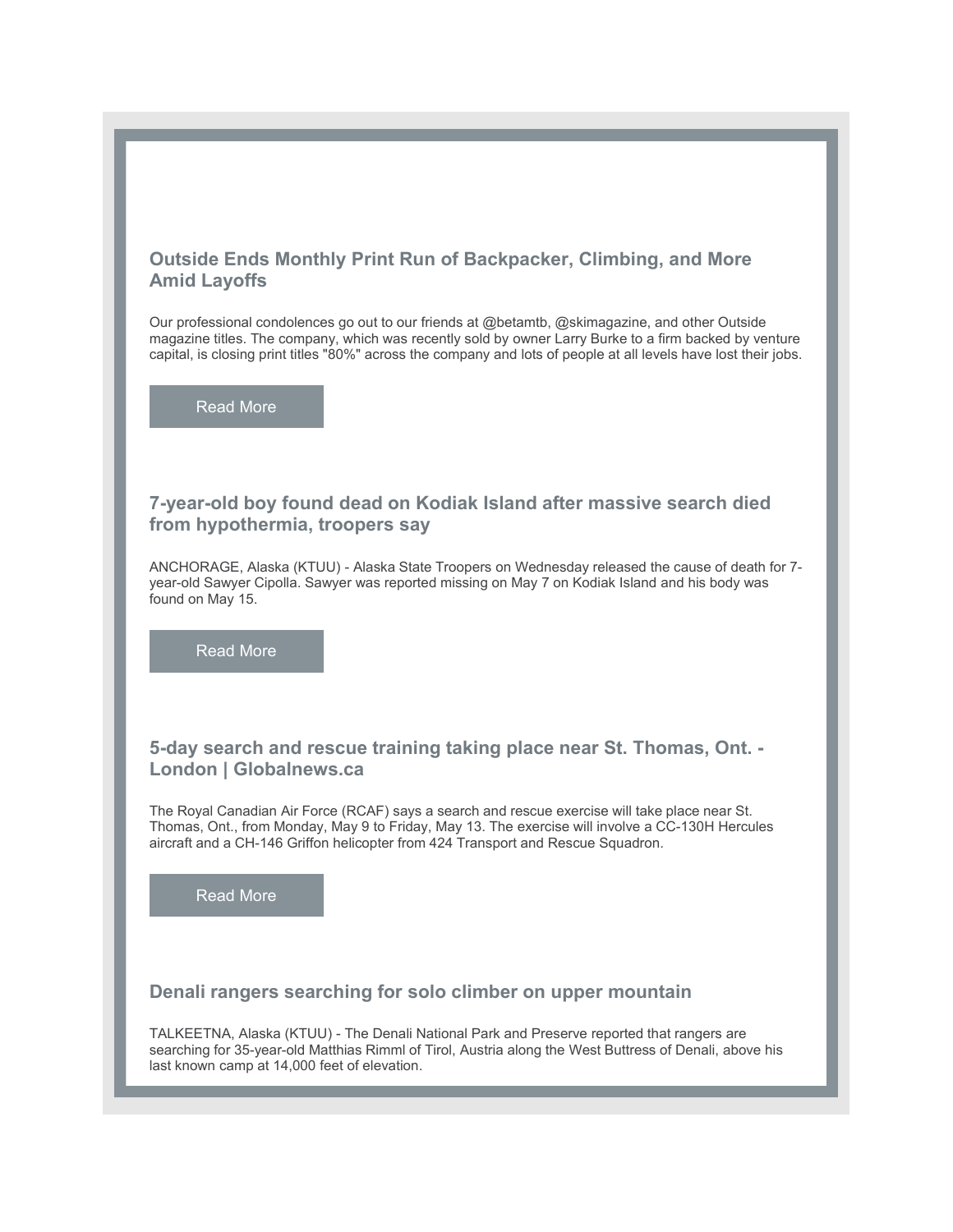[Read](https://r20.rs6.net/tn.jsp?f=0012Wjh5Fs_RKOreeNRqXYkregu8NJ8KOeU-arMrpmWX6QIcoA49eZ_deYHR_OIBWbpGtPXzLZoqARZnLv54l_8jHQ_a9V8IdxenpXQeeanf06KiMzvnWSbpTSpRFp-YBzlR3z7twm-XyB9hdOTRLSsC-aAmZXQjJo-s3KI06JNTS1YFqhE3vmtmEnvNA_zFaWZeShCVE03vlR4vOwzl9hFH5uxnVK3JinuhaC_w7RLBvaVTzo623Ya-0_oX10zYu9r&c=xnpHDNnlKMdYgVN1PEw2HBr5HO7UIpJzseUyh-ccQioAtGd5-ccXfg==&ch=eHVReOFb-4euM5bqBkkoAjOwlnyIUwt1VnbDsIsF-9BfgY5he_RYBQ==) More

## **Military dealing with gap in search-and-rescue services due to new procurement delay**

The Royal Canadian Air Force is relocating two aircraft from Winnipeg to Vancouver Island to address a gap in Canada's search-and-rescue coverage, the result of yet another delay in Canada's troubled military procurement system. Air Force commander Lt.-Gen.

[Read](https://r20.rs6.net/tn.jsp?f=0012Wjh5Fs_RKOreeNRqXYkregu8NJ8KOeU-arMrpmWX6QIcoA49eZ_deYHR_OIBWbpPHqD7chhuewch-ImPn7hKfijWmOkilpArWlMQddXlXslbg3SQJPZ07-sH88URdsaRIEuT-eQgmLdfIXT2wc1GGKFOOmw9GniXSwzf7bqiyBN4pnbVSqmWfkeOcgbpQEnmomoVkHxPp3XG8X4KWC4nh6FCsETMC2bNIP2cme-yyrIwh_S4ZEa7J7r-fwbw8MeOZVMocnj0X4=&c=xnpHDNnlKMdYgVN1PEw2HBr5HO7UIpJzseUyh-ccQioAtGd5-ccXfg==&ch=eHVReOFb-4euM5bqBkkoAjOwlnyIUwt1VnbDsIsF-9BfgY5he_RYBQ==) More

## **Body Found in Decomposing Barrel in Lake Mead**

A body was found in a decomposing barrel by boaters on Lake Mead, where a severe drought and climate change has caused massive water loss. The Las Vegas Metropolitan Police and the National Park Service are investigating the grisly discovery made over the weekend by a couple out on the lake, authorities said.

[Read](https://r20.rs6.net/tn.jsp?f=0012Wjh5Fs_RKOreeNRqXYkregu8NJ8KOeU-arMrpmWX6QIcoA49eZ_deYHR_OIBWbp4NAm2pBXUQAxIx9YsbjH_tiXBIk9I8NQO-j-ALxtgmpm-3_HOqHD9zJHwtZYO1rXxRZA8reCISj5h5Xz3_JB6aWh_G1aBQxFctn4DAF9bXBVPpKT_ROwsjAIMMCSdWml-VGMn0WmrST8sorGTSJGP2_XAhLaOVgqwngKgYEI_qK4kA92EuVvs8C7CvCnCMtSWdxUmDp_3WY=&c=xnpHDNnlKMdYgVN1PEw2HBr5HO7UIpJzseUyh-ccQioAtGd5-ccXfg==&ch=eHVReOFb-4euM5bqBkkoAjOwlnyIUwt1VnbDsIsF-9BfgY5he_RYBQ==) More

## **Learn How to Use aCompass and Never Get Lost Again**

Master the art of navigation and you'll never lose your way again. In our seven-part Backcountry Navigation course on Outside Learn, you'll get versed in everything you need to navigate on- and off-trail, from using GPS and digital maps to old-school wayfinding with a paper map and compass.

[Read](https://r20.rs6.net/tn.jsp?f=0012Wjh5Fs_RKOreeNRqXYkregu8NJ8KOeU-arMrpmWX6QIcoA49eZ_deYHR_OIBWbplD4SXAx0optobT8MV_Z_haa5-WBn1dTjE_-oyJRFoYwk8VzUAtAnLyEflYOQQJunsNXpGrWYPlhhn8xSo7xvRctJI46Q7sqhiknWrl0NXAyqasg_SPZ-yXEqFwcXcT55oiHHYBrcKh-CJnv8B_KwhXMqYnIa6BJhGnKkfO1KxFlW0L0JZ74dkg==&c=xnpHDNnlKMdYgVN1PEw2HBr5HO7UIpJzseUyh-ccQioAtGd5-ccXfg==&ch=eHVReOFb-4euM5bqBkkoAjOwlnyIUwt1VnbDsIsF-9BfgY5he_RYBQ==) More

## **Woman falls headfirst into outdoor toilet while trying to retrieve phone**

BRINNON, Wash. ( WXIN) - It wasn't the usual mountain rescue for first responders in Washington's Olympic National Forest. Instead of rescuing a hiker that was stranded at the top of a mountain, they came to the aid of a woman who was stuck inside an outdoor toilet.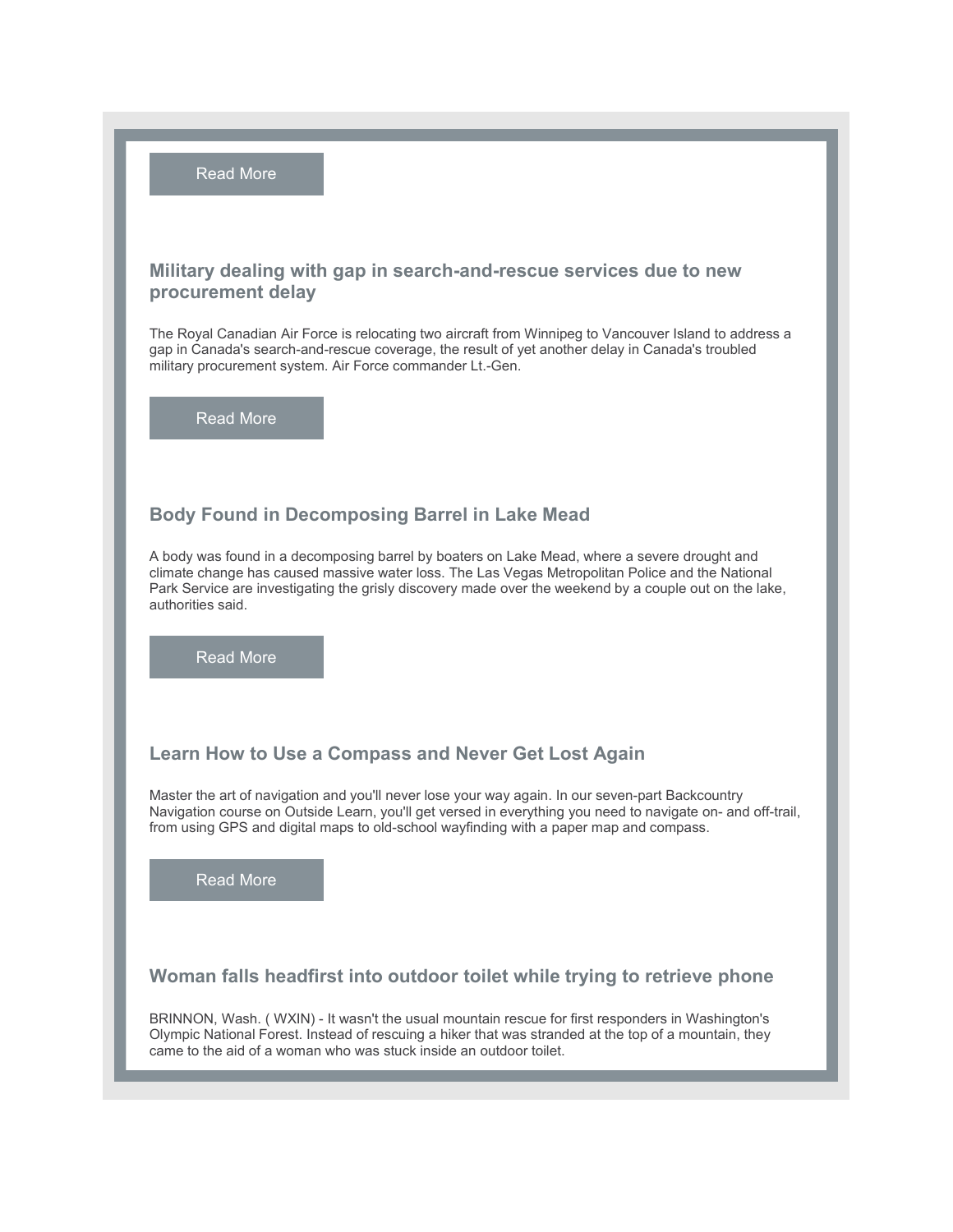



## **Remains of Michigan man missing for 22 years identified**

The remains of a Michigan man missing since 2000 have been identified more than two decades later. The body of Ronald Wayne Jager, of Fruitland Township, was identified in April, the Michigan State Police said. His remains were discovered in 2014 at a beach.

[Read](https://r20.rs6.net/tn.jsp?f=0012Wjh5Fs_RKOreeNRqXYkregu8NJ8KOeU-arMrpmWX6QIcoA49eZ_deYHR_OIBWbpRh1hCarKz8F8TKwZA9_VOqHic0oJ4cTc2fqaVfGi8gcsZ_IG7ggK7nKGbzlPgWU0hOnCHd_9fGHPrgWmWN2Hgm496F78Fhp9QyJmh5DQ9ZfScds0bl9PEg==&c=xnpHDNnlKMdYgVN1PEw2HBr5HO7UIpJzseUyh-ccQioAtGd5-ccXfg==&ch=eHVReOFb-4euM5bqBkkoAjOwlnyIUwt1VnbDsIsF-9BfgY5he_RYBQ==) More

# **Two Industrial Design Firms Collaborate on ModularFire Engine Design -Core77**

The layperson may hear "fire engine" and think of a single vehicle type. In actuality the term refers to a variety of truck forms holding different types of equipment, each ordered according to a specific department's needs and customized by the manufacturer. That takes time, and time costs money. In

[Read](https://r20.rs6.net/tn.jsp?f=0012Wjh5Fs_RKOreeNRqXYkregu8NJ8KOeU-arMrpmWX6QIcoA49eZ_deYHR_OIBWbpCXXTznRLoAEHsSU155gOT3YLsy16nA6osLYaAOejsWzuhYgBLz42kBFWtokZLIKODbKoUcIyMpHbzMiF5lC4Gg-E4xc0hxKyhRbrWRzsKrN_0D-iNoQCkWMNKrxXfI63qKJc19Xy0YB5SFC1WjHdVXhj8E5yp3VKG6oK-tIM2p3hFkAcwQDavsMzMV1lOESq0Gp5nWnQUPwbApb8AuLbaZwVTGkfrx0q0v-lgmFP01eTex2gefJ5qmbiI2ECeDHq&c=xnpHDNnlKMdYgVN1PEw2HBr5HO7UIpJzseUyh-ccQioAtGd5-ccXfg==&ch=eHVReOFb-4euM5bqBkkoAjOwlnyIUwt1VnbDsIsF-9BfgY5he_RYBQ==) More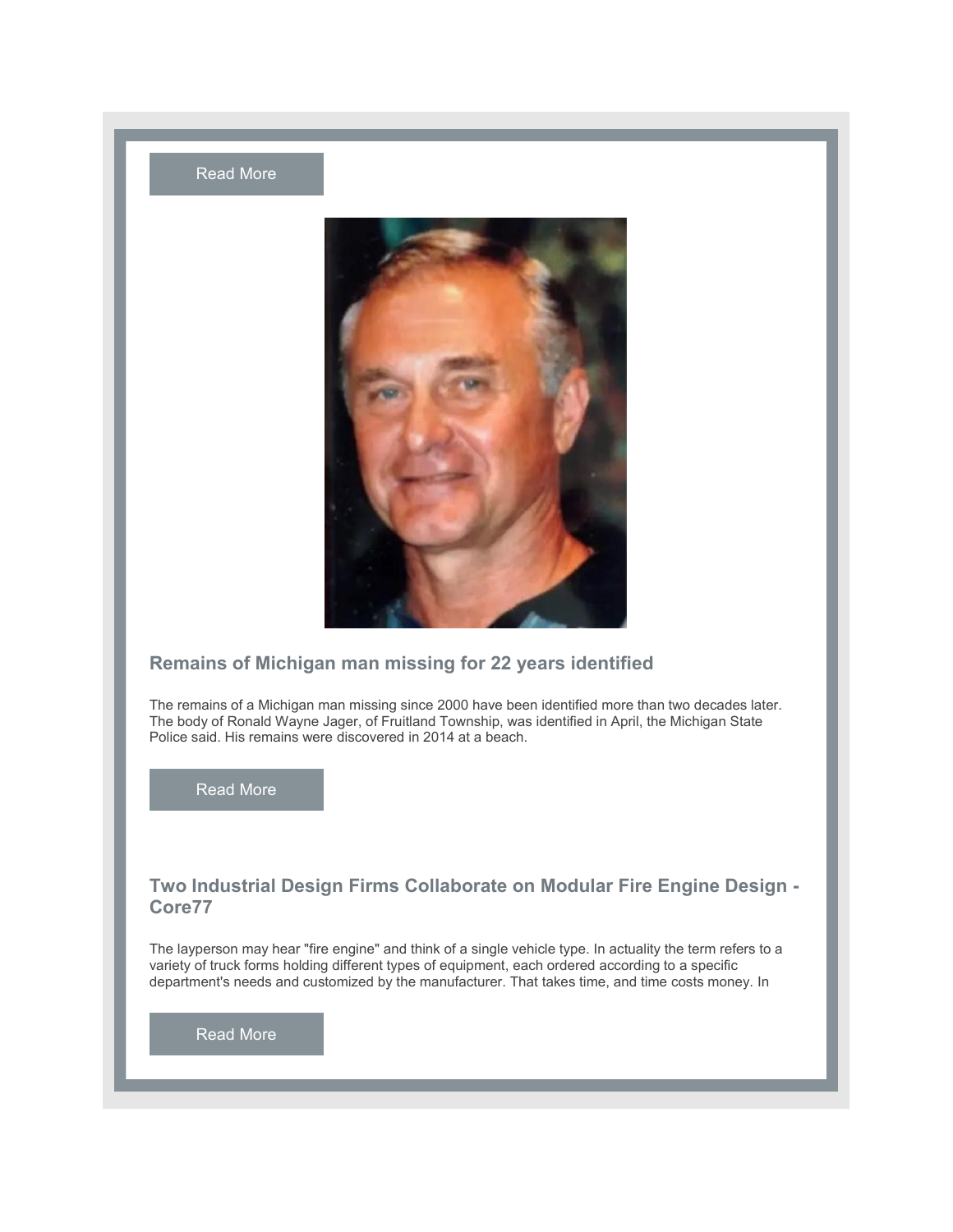#### **[Wilderness](https://r20.rs6.net/tn.jsp?f=0012Wjh5Fs_RKOreeNRqXYkregu8NJ8KOeU-arMrpmWX6QIcoA49eZ_deYHR_OIBWbpzKZzssCSdHlE4zyJDwv_GSI5mb3xzufVW8RH-K9J7GZzxazRALh6UYjEI9O8F07DDgx5CGxR76oaVxbaGqal-XLuEA8vG2Q66S_vgtFmE8pNsK_HzJSHzBcPLLfORHep&c=xnpHDNnlKMdYgVN1PEw2HBr5HO7UIpJzseUyh-ccQioAtGd5-ccXfg==&ch=eHVReOFb-4euM5bqBkkoAjOwlnyIUwt1VnbDsIsF-9BfgY5he_RYBQ==) First Aid (WFA) Course May 28 @ 8:00 am - May 29 @ 5:00 pm 1295 Weaver [Thomas](https://www.google.com/maps/search/1295+Weaver+Thomas+Road,+Henderson,+TN+38340?entry=gmail&source=g) Road, [Henderson,](https://www.google.com/maps/search/1295+Weaver+Thomas+Road,+Henderson,+TN+38340?entry=gmail&source=g) [TN](https://www.google.com/maps/search/1295+Weaver+Thomas+Road,+Henderson,+TN+38340?entry=gmail&source=g) [38340](https://www.google.com/maps/search/1295+Weaver+Thomas+Road,+Henderson,+TN+38340?entry=gmail&source=g)**

This is the 2 day Wilderness First Aid Course isbeing presented in Henderson, TN. Please contact 731-803- 6175 for details or to register. The NASAR WFA course is on the approved list for the Boy Scouts of America (BSA) and is listed by the American Camp Association (ACA).

#### Find out [more](https://r20.rs6.net/tn.jsp?f=0012Wjh5Fs_RKOreeNRqXYkregu8NJ8KOeU-arMrpmWX6QIcoA49eZ_deYHR_OIBWbpzKZzssCSdHlE4zyJDwv_GSI5mb3xzufVW8RH-K9J7GZzxazRALh6UYjEI9O8F07DDgx5CGxR76oaVxbaGqal-XLuEA8vG2Q66S_vgtFmE8pNsK_HzJSHzBcPLLfORHep&c=xnpHDNnlKMdYgVN1PEw2HBr5HO7UIpJzseUyh-ccQioAtGd5-ccXfg==&ch=eHVReOFb-4euM5bqBkkoAjOwlnyIUwt1VnbDsIsF-9BfgY5he_RYBQ==)

#### **Tracking [Fundamentals](https://r20.rs6.net/tn.jsp?f=0012Wjh5Fs_RKOreeNRqXYkregu8NJ8KOeU-arMrpmWX6QIcoA49eZ_deYHR_OIBWbpS60QFBuoiGlMLwb87MBP6AOOjroD3FRnrq-y3zltlb4wfnr6-p5h1tqq6XUjuuIoaxe082GOHtnHJciB2UOWstAchddpFh9XQZKMc8AElnrpLAetmDEvmQ==&c=xnpHDNnlKMdYgVN1PEw2HBr5HO7UIpJzseUyh-ccQioAtGd5-ccXfg==&ch=eHVReOFb-4euM5bqBkkoAjOwlnyIUwt1VnbDsIsF-9BfgY5he_RYBQ==)**

**May 28 @ 8:00 am - May 29 @ 5:00 pm**

**1295 Weaver [Thomas](https://www.google.com/maps/search/1295+Weaver+Thomas+Road,+Henderson,+TN+38340?entry=gmail&source=g) Road, [Henderson,](https://www.google.com/maps/search/1295+Weaver+Thomas+Road,+Henderson,+TN+38340?entry=gmail&source=g) [TN](https://www.google.com/maps/search/1295+Weaver+Thomas+Road,+Henderson,+TN+38340?entry=gmail&source=g) [38340](https://www.google.com/maps/search/1295+Weaver+Thomas+Road,+Henderson,+TN+38340?entry=gmail&source=g)** This is the Tracking Fundamentals Course being provided in Henderson, TN. For more information or to register, please contact 731-803-6175.

#### Find out [more](https://r20.rs6.net/tn.jsp?f=0012Wjh5Fs_RKOreeNRqXYkregu8NJ8KOeU-arMrpmWX6QIcoA49eZ_deYHR_OIBWbpS60QFBuoiGlMLwb87MBP6AOOjroD3FRnrq-y3zltlb4wfnr6-p5h1tqq6XUjuuIoaxe082GOHtnHJciB2UOWstAchddpFh9XQZKMc8AElnrpLAetmDEvmQ==&c=xnpHDNnlKMdYgVN1PEw2HBr5HO7UIpJzseUyh-ccQioAtGd5-ccXfg==&ch=eHVReOFb-4euM5bqBkkoAjOwlnyIUwt1VnbDsIsF-9BfgY5he_RYBQ==)

## **SARTECH II [Certification](https://r20.rs6.net/tn.jsp?f=0012Wjh5Fs_RKOreeNRqXYkregu8NJ8KOeU-arMrpmWX6QIcoA49eZ_deYHR_OIBWbpABHwatJryxvOJT_9oZUMD9Q4K6mlGqWXaWsi69MBDgBQi2L4zuPzNT63TNUlbUTFlPrdieBZluYsXapcxmRS0EuCkpnqWgPQDjPHhhSEKRUSGwASRGQFhZ40gP6EXwx4&c=xnpHDNnlKMdYgVN1PEw2HBr5HO7UIpJzseUyh-ccQioAtGd5-ccXfg==&ch=eHVReOFb-4euM5bqBkkoAjOwlnyIUwt1VnbDsIsF-9BfgY5he_RYBQ==)**

**May 28 @ 8:00 am - 5:00 pm**

#### **1295 Weaver [Thomas](https://www.google.com/maps/search/1295+Weaver+Thomas+Road,+Henderson,+TN+38340?entry=gmail&source=g) Road, [Henderson,](https://www.google.com/maps/search/1295+Weaver+Thomas+Road,+Henderson,+TN+38340?entry=gmail&source=g) [TN](https://www.google.com/maps/search/1295+Weaver+Thomas+Road,+Henderson,+TN+38340?entry=gmail&source=g) [38340](https://www.google.com/maps/search/1295+Weaver+Thomas+Road,+Henderson,+TN+38340?entry=gmail&source=g)**

This is the SARTECH II Certification to be conducted in Henderson, TN. You must have completed, or be in the process of completing the FUNSAR Course to receive the certification. For more information or to register, please contact 731-803-6175

#### Find out [more](https://r20.rs6.net/tn.jsp?f=0012Wjh5Fs_RKOreeNRqXYkregu8NJ8KOeU-arMrpmWX6QIcoA49eZ_deYHR_OIBWbpABHwatJryxvOJT_9oZUMD9Q4K6mlGqWXaWsi69MBDgBQi2L4zuPzNT63TNUlbUTFlPrdieBZluYsXapcxmRS0EuCkpnqWgPQDjPHhhSEKRUSGwASRGQFhZ40gP6EXwx4&c=xnpHDNnlKMdYgVN1PEw2HBr5HO7UIpJzseUyh-ccQioAtGd5-ccXfg==&ch=eHVReOFb-4euM5bqBkkoAjOwlnyIUwt1VnbDsIsF-9BfgY5he_RYBQ==)

#### **[Introduction](https://r20.rs6.net/tn.jsp?f=0012Wjh5Fs_RKOreeNRqXYkregu8NJ8KOeU-arMrpmWX6QIcoA49eZ_deYHR_OIBWbpvlasFB6tt3Zecaempgdl1M9Vhk8Ai125hGZ5XlReliNpuetq0hk0wvBuFYK-PLR5A5MYb8Ve5bpwzFPNbIjMiF0QOyUbZb99d1_7FYOJVTZtTzFsKJfAO0M78ocFyHo_yzVVPIY2Dfg=&c=xnpHDNnlKMdYgVN1PEw2HBr5HO7UIpJzseUyh-ccQioAtGd5-ccXfg==&ch=eHVReOFb-4euM5bqBkkoAjOwlnyIUwt1VnbDsIsF-9BfgY5he_RYBQ==) to SAR (ISAR) Course May 30 @ 8:00 am - May 31 @ 5:00 pm 1295 Weaver [Thomas](https://www.google.com/maps/search/1295+Weaver+Thomas+Road,+Henderson,+TN+38340?entry=gmail&source=g) Road, [Henderson,](https://www.google.com/maps/search/1295+Weaver+Thomas+Road,+Henderson,+TN+38340?entry=gmail&source=g) [TN](https://www.google.com/maps/search/1295+Weaver+Thomas+Road,+Henderson,+TN+38340?entry=gmail&source=g) [38340](https://www.google.com/maps/search/1295+Weaver+Thomas+Road,+Henderson,+TN+38340?entry=gmail&source=g)**

This is the 2-day Introduction to SAR (ISAR) course taught in Henderson, TN. This course prepares you to take the SARTECH III Certification. To register or for additional information contact 731-803-6175.

#### Find out [more](https://r20.rs6.net/tn.jsp?f=0012Wjh5Fs_RKOreeNRqXYkregu8NJ8KOeU-arMrpmWX6QIcoA49eZ_deYHR_OIBWbpvlasFB6tt3Zecaempgdl1M9Vhk8Ai125hGZ5XlReliNpuetq0hk0wvBuFYK-PLR5A5MYb8Ve5bpwzFPNbIjMiF0QOyUbZb99d1_7FYOJVTZtTzFsKJfAO0M78ocFyHo_yzVVPIY2Dfg=&c=xnpHDNnlKMdYgVN1PEw2HBr5HO7UIpJzseUyh-ccQioAtGd5-ccXfg==&ch=eHVReOFb-4euM5bqBkkoAjOwlnyIUwt1VnbDsIsF-9BfgY5he_RYBQ==)

## **[Managing](https://r20.rs6.net/tn.jsp?f=0012Wjh5Fs_RKOreeNRqXYkregu8NJ8KOeU-arMrpmWX6QIcoA49eZ_deYHR_OIBWbp8FUwfMK2Y9q3qeC6OeP20q9L8yobJegsc8YZ4Wyn-nQ30zfow2JobgHLVDc06RxqPcxa9Xp5wvpVwBMif6GXBxPK35i8sLgf_57VhjoRLZ_UV58RWXGrss1ZWL3jztoC&c=xnpHDNnlKMdYgVN1PEw2HBr5HO7UIpJzseUyh-ccQioAtGd5-ccXfg==&ch=eHVReOFb-4euM5bqBkkoAjOwlnyIUwt1VnbDsIsF-9BfgY5he_RYBQ==) the Lost Person Incident**

**June 1 @ 8:00 am - June 4 @ 5:00 pm 105 [Cutting](https://www.google.com/maps/search/105+Cutting+Court,+Whitewater,+CO?entry=gmail&source=g) Court, [Whitewater,](https://www.google.com/maps/search/105+Cutting+Court,+Whitewater,+CO?entry=gmail&source=g) [CO](https://www.google.com/maps/search/105+Cutting+Court,+Whitewater,+CO?entry=gmail&source=g)** This is the MLPI search management course being held in Whitewater, CO from June 1-4.

Find out [more](https://r20.rs6.net/tn.jsp?f=0012Wjh5Fs_RKOreeNRqXYkregu8NJ8KOeU-arMrpmWX6QIcoA49eZ_deYHR_OIBWbp8FUwfMK2Y9q3qeC6OeP20q9L8yobJegsc8YZ4Wyn-nQ30zfow2JobgHLVDc06RxqPcxa9Xp5wvpVwBMif6GXBxPK35i8sLgf_57VhjoRLZ_UV58RWXGrss1ZWL3jztoC&c=xnpHDNnlKMdYgVN1PEw2HBr5HO7UIpJzseUyh-ccQioAtGd5-ccXfg==&ch=eHVReOFb-4euM5bqBkkoAjOwlnyIUwt1VnbDsIsF-9BfgY5he_RYBQ==)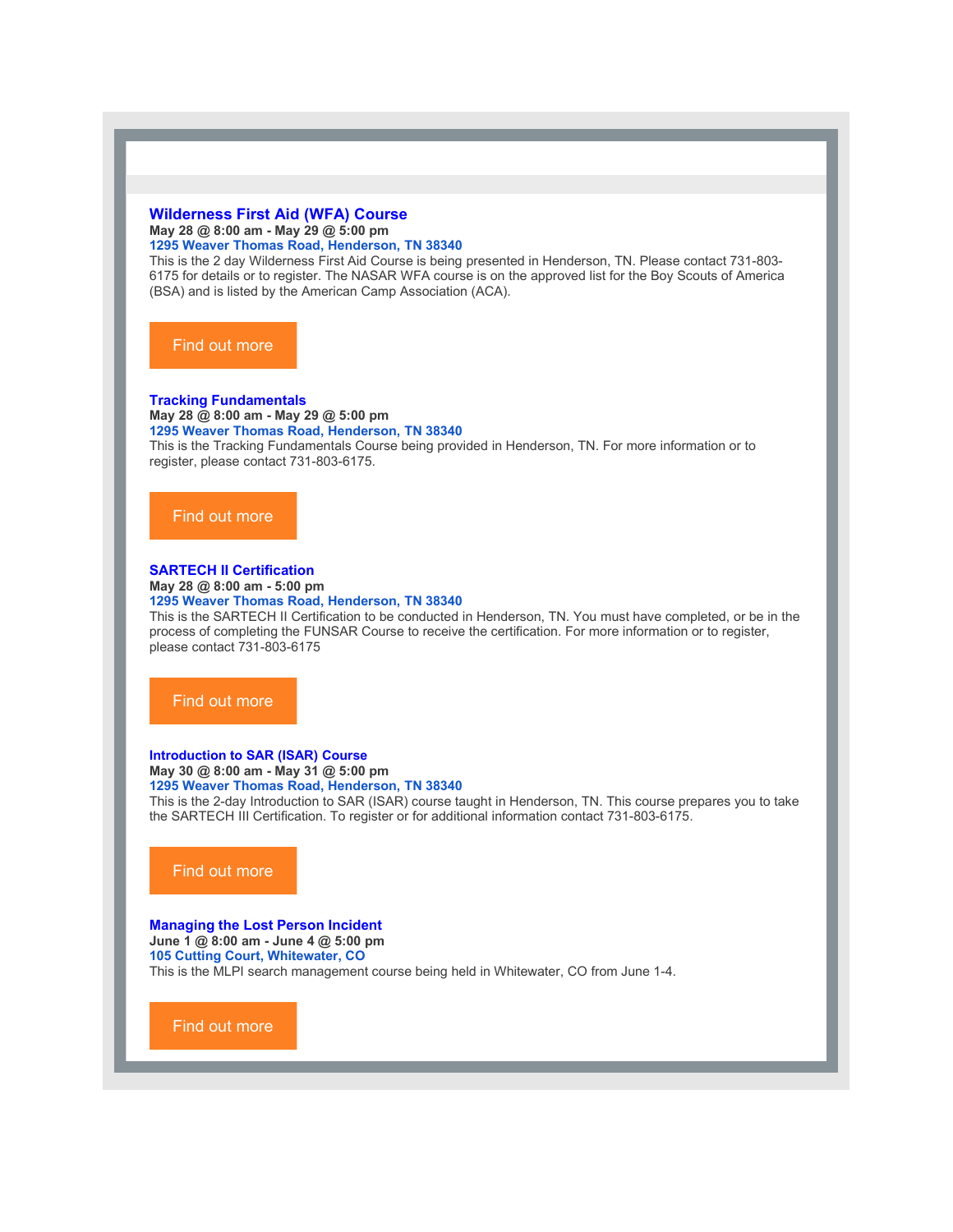#### **[Introduction](https://r20.rs6.net/tn.jsp?f=0012Wjh5Fs_RKOreeNRqXYkregu8NJ8KOeU-arMrpmWX6QIcoA49eZ_deYHR_OIBWbpNVYz0d-E428cAsAtFD-0INdCWrelTFYF93D2arOMB9BTVpB6FmUdo9ALzMtNcKJH9EW82lSLlOd94TSvwfoed4GYXAqjcDsuXW92z1_V1kb2BqLRwMz-4qVc3q5mMweJ4KTDEHqZ0Zk=&c=xnpHDNnlKMdYgVN1PEw2HBr5HO7UIpJzseUyh-ccQioAtGd5-ccXfg==&ch=eHVReOFb-4euM5bqBkkoAjOwlnyIUwt1VnbDsIsF-9BfgY5he_RYBQ==) to SAR (ISAR) Course June 2 @ 8:00 am - June 3 @ 5:00 pm 1295 Weaver Thomas Road, [Henderson,](https://www.google.com/maps/search/1295+Weaver+Thomas+Road,+Henderson,+TN+38340?entry=gmail&source=g) [TN](https://www.google.com/maps/search/1295+Weaver+Thomas+Road,+Henderson,+TN+38340?entry=gmail&source=g) [38340](https://www.google.com/maps/search/1295+Weaver+Thomas+Road,+Henderson,+TN+38340?entry=gmail&source=g)**

This is the 2 day Introduction to SAR (ISAR) course taught in Henderson, TN. This course prepares you to take the SARTECH III Certification. To register or for additional information contact 731-803-6175.

#### Find out [more](https://r20.rs6.net/tn.jsp?f=0012Wjh5Fs_RKOreeNRqXYkregu8NJ8KOeU-arMrpmWX6QIcoA49eZ_deYHR_OIBWbpNVYz0d-E428cAsAtFD-0INdCWrelTFYF93D2arOMB9BTVpB6FmUdo9ALzMtNcKJH9EW82lSLlOd94TSvwfoed4GYXAqjcDsuXW92z1_V1kb2BqLRwMz-4qVc3q5mMweJ4KTDEHqZ0Zk=&c=xnpHDNnlKMdYgVN1PEw2HBr5HO7UIpJzseUyh-ccQioAtGd5-ccXfg==&ch=eHVReOFb-4euM5bqBkkoAjOwlnyIUwt1VnbDsIsF-9BfgY5he_RYBQ==)

#### **[Wilderness](https://r20.rs6.net/tn.jsp?f=0012Wjh5Fs_RKOreeNRqXYkregu8NJ8KOeU-arMrpmWX6QIcoA49eZ_deYHR_OIBWbpAuOGRT4pXNb8iL3UDGFO3oD7J96GtTCYG6Ai8m44XkYSncw6Y39otBrzJ54dzk0rpTv8oHvGyNjLzi0DwgTP5unnqil_Exv_lLgQnPH2pZa5Powc7Ed1uy6ppYI98CDQvosF-Df34MY=&c=xnpHDNnlKMdYgVN1PEw2HBr5HO7UIpJzseUyh-ccQioAtGd5-ccXfg==&ch=eHVReOFb-4euM5bqBkkoAjOwlnyIUwt1VnbDsIsF-9BfgY5he_RYBQ==) First Aid (WFA) Course June 4 @ 8:00 am - June 5 @ 5:00 pm**

#### **1295 Weaver [Thomas](https://www.google.com/maps/search/1295+Weaver+Thomas+Road,+Henderson,+TN+38340+United+States?entry=gmail&source=g) Road, [Henderson,](https://www.google.com/maps/search/1295+Weaver+Thomas+Road,+Henderson,+TN+38340+United+States?entry=gmail&source=g) [TN](https://www.google.com/maps/search/1295+Weaver+Thomas+Road,+Henderson,+TN+38340+United+States?entry=gmail&source=g) [38340](https://www.google.com/maps/search/1295+Weaver+Thomas+Road,+Henderson,+TN+38340+United+States?entry=gmail&source=g) [United](https://www.google.com/maps/search/1295+Weaver+Thomas+Road,+Henderson,+TN+38340+United+States?entry=gmail&source=g) States**

This is the 2 day Wilderness First Aid Course being presented in Henderson, TN. Please contact 731-803-6175 for details or to register. The NASAR WFA course is on the approved list for the Boy Scouts of America (BSA) and is listed by the American Camp Association (ACA).

#### Find out [more](https://r20.rs6.net/tn.jsp?f=0012Wjh5Fs_RKOreeNRqXYkregu8NJ8KOeU-arMrpmWX6QIcoA49eZ_deYHR_OIBWbpAuOGRT4pXNb8iL3UDGFO3oD7J96GtTCYG6Ai8m44XkYSncw6Y39otBrzJ54dzk0rpTv8oHvGyNjLzi0DwgTP5unnqil_Exv_lLgQnPH2pZa5Powc7Ed1uy6ppYI98CDQvosF-Df34MY=&c=xnpHDNnlKMdYgVN1PEw2HBr5HO7UIpJzseUyh-ccQioAtGd5-ccXfg==&ch=eHVReOFb-4euM5bqBkkoAjOwlnyIUwt1VnbDsIsF-9BfgY5he_RYBQ==)

#### **Tracking [Fundamentals](https://r20.rs6.net/tn.jsp?f=0012Wjh5Fs_RKOreeNRqXYkregu8NJ8KOeU-arMrpmWX6QIcoA49eZ_deYHR_OIBWbpNKaGuB0FsSLI0l42-jEAz61AdN3g9M3FmRmjhQjLtEVwiheKq7ukOU0c-wWrFsJq0RBZmLB0Vm9-U5oiI0Gf49Ld1GbKkJyqdjw49i7n_BAUNKtj91ZBTA==&c=xnpHDNnlKMdYgVN1PEw2HBr5HO7UIpJzseUyh-ccQioAtGd5-ccXfg==&ch=eHVReOFb-4euM5bqBkkoAjOwlnyIUwt1VnbDsIsF-9BfgY5he_RYBQ==)June 4 @ 8:00 am - June 5 @ 5:00 pm**

**1295 Weaver [Thomas](https://www.google.com/maps/search/1295+Weaver+Thomas+Road,+Henderson,+TN+38340?entry=gmail&source=g) Road, [Henderson,](https://www.google.com/maps/search/1295+Weaver+Thomas+Road,+Henderson,+TN+38340?entry=gmail&source=g) [TN](https://www.google.com/maps/search/1295+Weaver+Thomas+Road,+Henderson,+TN+38340?entry=gmail&source=g) [38340](https://www.google.com/maps/search/1295+Weaver+Thomas+Road,+Henderson,+TN+38340?entry=gmail&source=g)**

This is the Tracking Fundamentals Course being provided in Henderson, TN. For more information or to register, please contact 731-803-6175.

Find out [more](https://r20.rs6.net/tn.jsp?f=0012Wjh5Fs_RKOreeNRqXYkregu8NJ8KOeU-arMrpmWX6QIcoA49eZ_deYHR_OIBWbpNKaGuB0FsSLI0l42-jEAz61AdN3g9M3FmRmjhQjLtEVwiheKq7ukOU0c-wWrFsJq0RBZmLB0Vm9-U5oiI0Gf49Ld1GbKkJyqdjw49i7n_BAUNKtj91ZBTA==&c=xnpHDNnlKMdYgVN1PEw2HBr5HO7UIpJzseUyh-ccQioAtGd5-ccXfg==&ch=eHVReOFb-4euM5bqBkkoAjOwlnyIUwt1VnbDsIsF-9BfgY5he_RYBQ==)

#### **SARTECH II [Certification](https://r20.rs6.net/tn.jsp?f=0012Wjh5Fs_RKOreeNRqXYkregu8NJ8KOeU-arMrpmWX6QIcoA49eZ_deYHR_OIBWbpjpmCoyIFpsneF0ONgS0ybh5sRpW2boIRXjsQN_3rt2djR0N4yg1fVliLHDe8ncX_ULNU70sVT1fccKs4d1JheEe9EcnTw2oZ2SmKzuJhfA7M4ZYwTDi0g0irs1zkq9E7&c=xnpHDNnlKMdYgVN1PEw2HBr5HO7UIpJzseUyh-ccQioAtGd5-ccXfg==&ch=eHVReOFb-4euM5bqBkkoAjOwlnyIUwt1VnbDsIsF-9BfgY5he_RYBQ==)**

#### **June 4 @ 8:00 am - 5:00 pm**

#### **1295 Weaver [Thomas](https://www.google.com/maps/search/1295+Weaver+Thomas+Road,+Henderson,+TN+38340?entry=gmail&source=g) Road, [Henderson,](https://www.google.com/maps/search/1295+Weaver+Thomas+Road,+Henderson,+TN+38340?entry=gmail&source=g) [TN](https://www.google.com/maps/search/1295+Weaver+Thomas+Road,+Henderson,+TN+38340?entry=gmail&source=g) [38340](https://www.google.com/maps/search/1295+Weaver+Thomas+Road,+Henderson,+TN+38340?entry=gmail&source=g)**

This is the SARTECH II Certification to be conducted in Henderson, TN. You must have completed, or be in the process of completing the FUNSAR Course to receive the certification. For more information or to register, please contact 731-803-6175

Find out [more](https://r20.rs6.net/tn.jsp?f=0012Wjh5Fs_RKOreeNRqXYkregu8NJ8KOeU-arMrpmWX6QIcoA49eZ_deYHR_OIBWbpjpmCoyIFpsneF0ONgS0ybh5sRpW2boIRXjsQN_3rt2djR0N4yg1fVliLHDe8ncX_ULNU70sVT1fccKs4d1JheEe9EcnTw2oZ2SmKzuJhfA7M4ZYwTDi0g0irs1zkq9E7&c=xnpHDNnlKMdYgVN1PEw2HBr5HO7UIpJzseUyh-ccQioAtGd5-ccXfg==&ch=eHVReOFb-4euM5bqBkkoAjOwlnyIUwt1VnbDsIsF-9BfgY5he_RYBQ==)

#### **[Introduction](https://r20.rs6.net/tn.jsp?f=0012Wjh5Fs_RKOreeNRqXYkregu8NJ8KOeU-arMrpmWX6QIcoA49eZ_deYHR_OIBWbpAJ1-n18Nbllpovn9JNKpUNi10nbeR3nlD_-9BVPiJVfRiI66nO8zrgpK1P52lRFDYrs4E3hOdi4j_KeCXiaFqu3y-IvbQjqxxjWmjDZzM8P8t52JteAvX8WGD8xABuEwNBA3wqx8adM=&c=xnpHDNnlKMdYgVN1PEw2HBr5HO7UIpJzseUyh-ccQioAtGd5-ccXfg==&ch=eHVReOFb-4euM5bqBkkoAjOwlnyIUwt1VnbDsIsF-9BfgY5he_RYBQ==) to SAR (ISAR) Course June 4 @ 8:00 am - 5:00 pm Huntsville Fire Station #2, Harmony Road [Huntsville,](https://www.google.com/maps/search/Harmony+Road+Huntsville,+AR+72740?entry=gmail&source=g) AR [72740](https://www.google.com/maps/search/Harmony+Road+Huntsville,+AR+72740?entry=gmail&source=g)** This s the Introduction to SAR Course to be held June 4th & 5th ate Fire Station #2 in Huntsville, TN. Please contact Fred to register.

#### Find out [more](https://r20.rs6.net/tn.jsp?f=0012Wjh5Fs_RKOreeNRqXYkregu8NJ8KOeU-arMrpmWX6QIcoA49eZ_deYHR_OIBWbpAJ1-n18Nbllpovn9JNKpUNi10nbeR3nlD_-9BVPiJVfRiI66nO8zrgpK1P52lRFDYrs4E3hOdi4j_KeCXiaFqu3y-IvbQjqxxjWmjDZzM8P8t52JteAvX8WGD8xABuEwNBA3wqx8adM=&c=xnpHDNnlKMdYgVN1PEw2HBr5HO7UIpJzseUyh-ccQioAtGd5-ccXfg==&ch=eHVReOFb-4euM5bqBkkoAjOwlnyIUwt1VnbDsIsF-9BfgY5he_RYBQ==)

**[Fundamentals](https://r20.rs6.net/tn.jsp?f=0012Wjh5Fs_RKOreeNRqXYkregu8NJ8KOeU-arMrpmWX6QIcoA49eZ_deYHR_OIBWbpUZftKzgHjTvkHJN8Vqyap8yk8hlCFppjnNw_tpGSMqAT8-VnCjLDjt0dPXzG540t6YbMjOhnNe1uZ-y_N8BsrskjqvdqGxvNpeuiCvxFlfIas8BiAvgK4wTQNSgkcSqPVXOsjZcQlvU=&c=xnpHDNnlKMdYgVN1PEw2HBr5HO7UIpJzseUyh-ccQioAtGd5-ccXfg==&ch=eHVReOFb-4euM5bqBkkoAjOwlnyIUwt1VnbDsIsF-9BfgY5he_RYBQ==) of SAR (FUNSAR) [Cou](https://r20.rs6.net/tn.jsp?f=0012Wjh5Fs_RKOreeNRqXYkregu8NJ8KOeU-arMrpmWX6QIcoA49eZ_deYHR_OIBWbpUZftKzgHjTvkHJN8Vqyap8yk8hlCFppjnNw_tpGSMqAT8-VnCjLDjt0dPXzG540t6YbMjOhnNe1uZ-y_N8BsrskjqvdqGxvNpeuiCvxFlfIas8BiAvgK4wTQNSgkcSqPVXOsjZcQlvU=&c=xnpHDNnlKMdYgVN1PEw2HBr5HO7UIpJzseUyh-ccQioAtGd5-ccXfg==&ch=eHVReOFb-4euM5bqBkkoAjOwlnyIUwt1VnbDsIsF-9BfgY5he_RYBQ==)**rse **June 9 @ 8:00 am - June 12 @ 5:00 pm 1295 Weaver [Thomas](https://www.google.com/maps/search/1295+Weaver+Thomas+Road,+Henderson,+TN+38340?entry=gmail&source=g) Road, [Henderson,](https://www.google.com/maps/search/1295+Weaver+Thomas+Road,+Henderson,+TN+38340?entry=gmail&source=g) [TN](https://www.google.com/maps/search/1295+Weaver+Thomas+Road,+Henderson,+TN+38340?entry=gmail&source=g) [38340](https://www.google.com/maps/search/1295+Weaver+Thomas+Road,+Henderson,+TN+38340?entry=gmail&source=g)** This is the Fundamentals of SAR (FUNSAR) course that is being offered in Henderson, TN. This course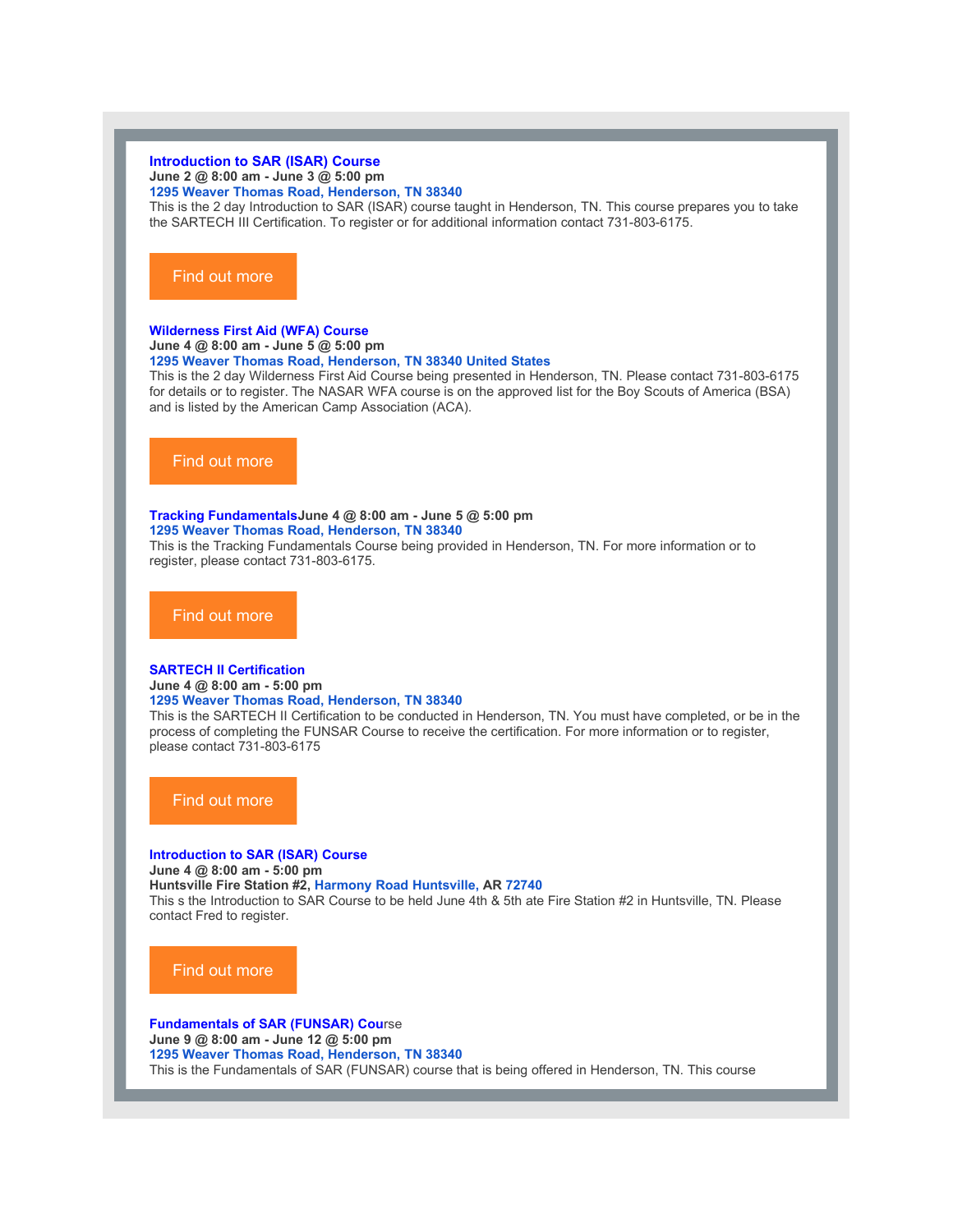prepares the responder to take the SARTECH II certification test. Contact 731-803-6175 to register or for additional questions.

#### Find out [more](https://r20.rs6.net/tn.jsp?f=0012Wjh5Fs_RKOreeNRqXYkregu8NJ8KOeU-arMrpmWX6QIcoA49eZ_deYHR_OIBWbpUZftKzgHjTvkHJN8Vqyap8yk8hlCFppjnNw_tpGSMqAT8-VnCjLDjt0dPXzG540t6YbMjOhnNe1uZ-y_N8BsrskjqvdqGxvNpeuiCvxFlfIas8BiAvgK4wTQNSgkcSqPVXOsjZcQlvU=&c=xnpHDNnlKMdYgVN1PEw2HBr5HO7UIpJzseUyh-ccQioAtGd5-ccXfg==&ch=eHVReOFb-4euM5bqBkkoAjOwlnyIUwt1VnbDsIsF-9BfgY5he_RYBQ==)

#### **SARTECH II [Certification](https://r20.rs6.net/tn.jsp?f=0012Wjh5Fs_RKOreeNRqXYkregu8NJ8KOeU-arMrpmWX6QIcoA49eZ_deYHR_OIBWbp8QF2sKABnJr_IFM6vr6HsxqjHnTMyEK9aA5iJTZuR-z9i81TFUhvcjtmml9YTAzhXtvf6vz0ibgZdch8I604qHS-lG6gMLViRTsH5VRYEAU75OTxlKfp-iHjOelyVeTB&c=xnpHDNnlKMdYgVN1PEw2HBr5HO7UIpJzseUyh-ccQioAtGd5-ccXfg==&ch=eHVReOFb-4euM5bqBkkoAjOwlnyIUwt1VnbDsIsF-9BfgY5he_RYBQ==)**

**June 11 @ 8:00 am - 5:00 pm**

**1295 Weaver [Thomas](https://www.google.com/maps/search/1295+Weaver+Thomas+Road,+Henderson,+TN+38340?entry=gmail&source=g) Road, [Henderson,](https://www.google.com/maps/search/1295+Weaver+Thomas+Road,+Henderson,+TN+38340?entry=gmail&source=g) [TN](https://www.google.com/maps/search/1295+Weaver+Thomas+Road,+Henderson,+TN+38340?entry=gmail&source=g) [38340](https://www.google.com/maps/search/1295+Weaver+Thomas+Road,+Henderson,+TN+38340?entry=gmail&source=g)**

This is the SARTECH II Certification to be conducted in Henderson, TN. You must have completed, or be in the process of completing the FUNSAR Course to receive the certification. For more information or to register, please contact 731-803-6175

Find out [more](https://r20.rs6.net/tn.jsp?f=0012Wjh5Fs_RKOreeNRqXYkregu8NJ8KOeU-arMrpmWX6QIcoA49eZ_deYHR_OIBWbp8QF2sKABnJr_IFM6vr6HsxqjHnTMyEK9aA5iJTZuR-z9i81TFUhvcjtmml9YTAzhXtvf6vz0ibgZdch8I604qHS-lG6gMLViRTsH5VRYEAU75OTxlKfp-iHjOelyVeTB&c=xnpHDNnlKMdYgVN1PEw2HBr5HO7UIpJzseUyh-ccQioAtGd5-ccXfg==&ch=eHVReOFb-4euM5bqBkkoAjOwlnyIUwt1VnbDsIsF-9BfgY5he_RYBQ==)

#### **Initial [Actions](https://r20.rs6.net/tn.jsp?f=0012Wjh5Fs_RKOreeNRqXYkregu8NJ8KOeU-arMrpmWX6QIcoA49eZ_deG2ayRB9AGzEgrV6yRo_7gDh51M3cMkEtQZekZGkqopcS2SyJdCCcsCX4sRj3gRvAVt6YlidWGMNipjvBZx2v9COrAc4Wfbk0pEnppy7iHwU9oHfLJIHRnsEnVMgUmEjg==&c=xnpHDNnlKMdYgVN1PEw2HBr5HO7UIpJzseUyh-ccQioAtGd5-ccXfg==&ch=eHVReOFb-4euM5bqBkkoAjOwlnyIUwt1VnbDsIsF-9BfgY5he_RYBQ==) Cours**

**June 11 @ 8:00 am - 5:00 pm Huntsville Fire Station #2, Harmony Road, [Huntsville,](https://www.google.com/maps/search/Harmony+Road,+Huntsville,+AR+72740?entry=gmail&source=g) AR [72740](https://www.google.com/maps/search/Harmony+Road,+Huntsville,+AR+72740?entry=gmail&source=g)** This is the SAR Initial Actions (IA) course being held Saturday, June 11th at Huntsville Fire Department Station 2 in TN. Students must have Koester's Lost Person Behavior Phone application and the NAS[AR](https://www.google.com/maps/search/Harmony+Road+Huntsville,+AR+72740?entry=gmail&source=g) Initial Actions Pocket Guide. Please contact Fred for registration.

Find out [more](https://r20.rs6.net/tn.jsp?f=0012Wjh5Fs_RKOreeNRqXYkregu8NJ8KOeU-arMrpmWX6QIcoA49eZ_deG2ayRB9AGzEgrV6yRo_7gDh51M3cMkEtQZekZGkqopcS2SyJdCCcsCX4sRj3gRvAVt6YlidWGMNipjvBZx2v9COrAc4Wfbk0pEnppy7iHwU9oHfLJIHRnsEnVMgUmEjg==&c=xnpHDNnlKMdYgVN1PEw2HBr5HO7UIpJzseUyh-ccQioAtGd5-ccXfg==&ch=eHVReOFb-4euM5bqBkkoAjOwlnyIUwt1VnbDsIsF-9BfgY5he_RYBQ==)

## **October 7 through October 9**

This virtual SARCON will be *FREE to members! More information to follow*

**European Search & Rescue**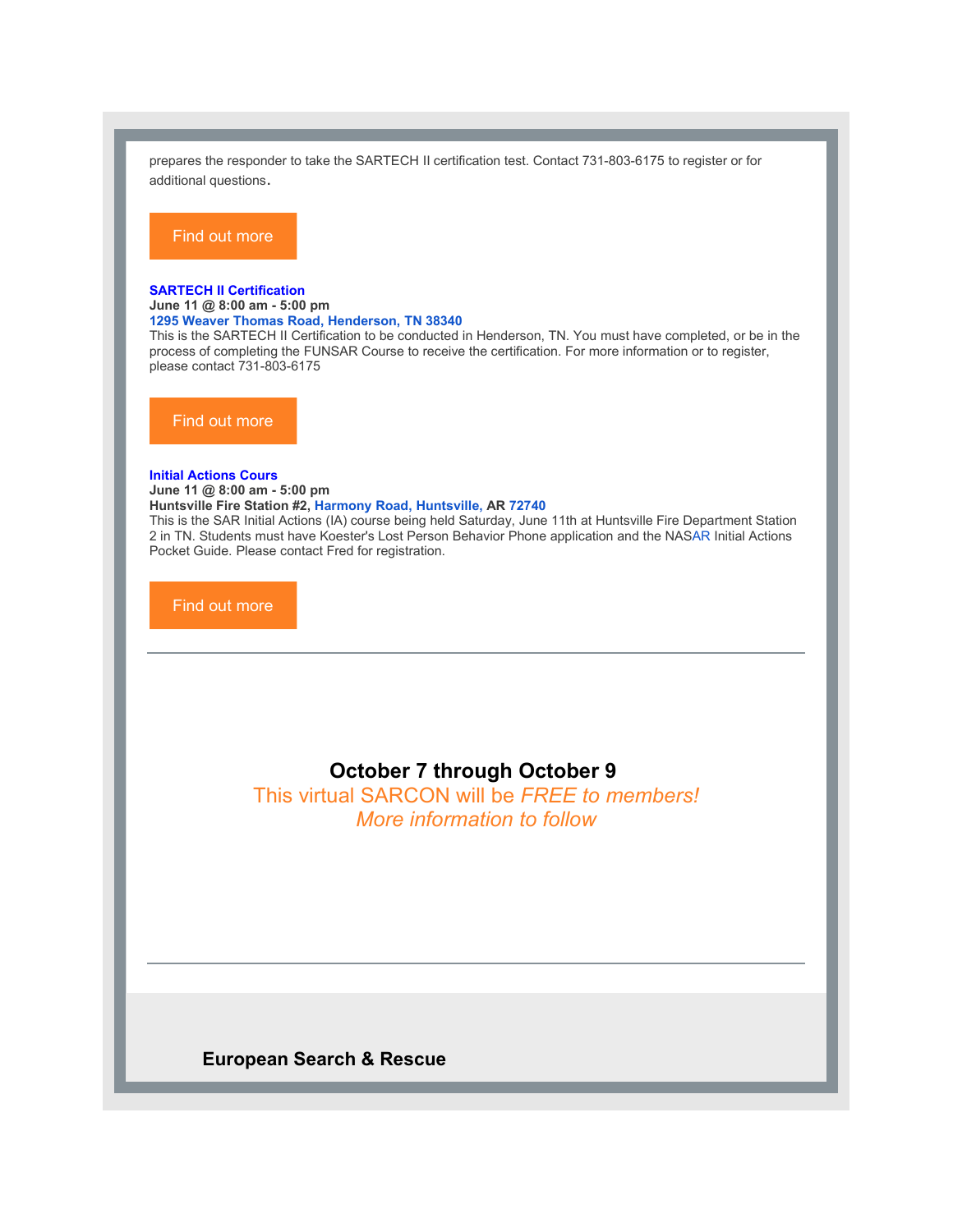